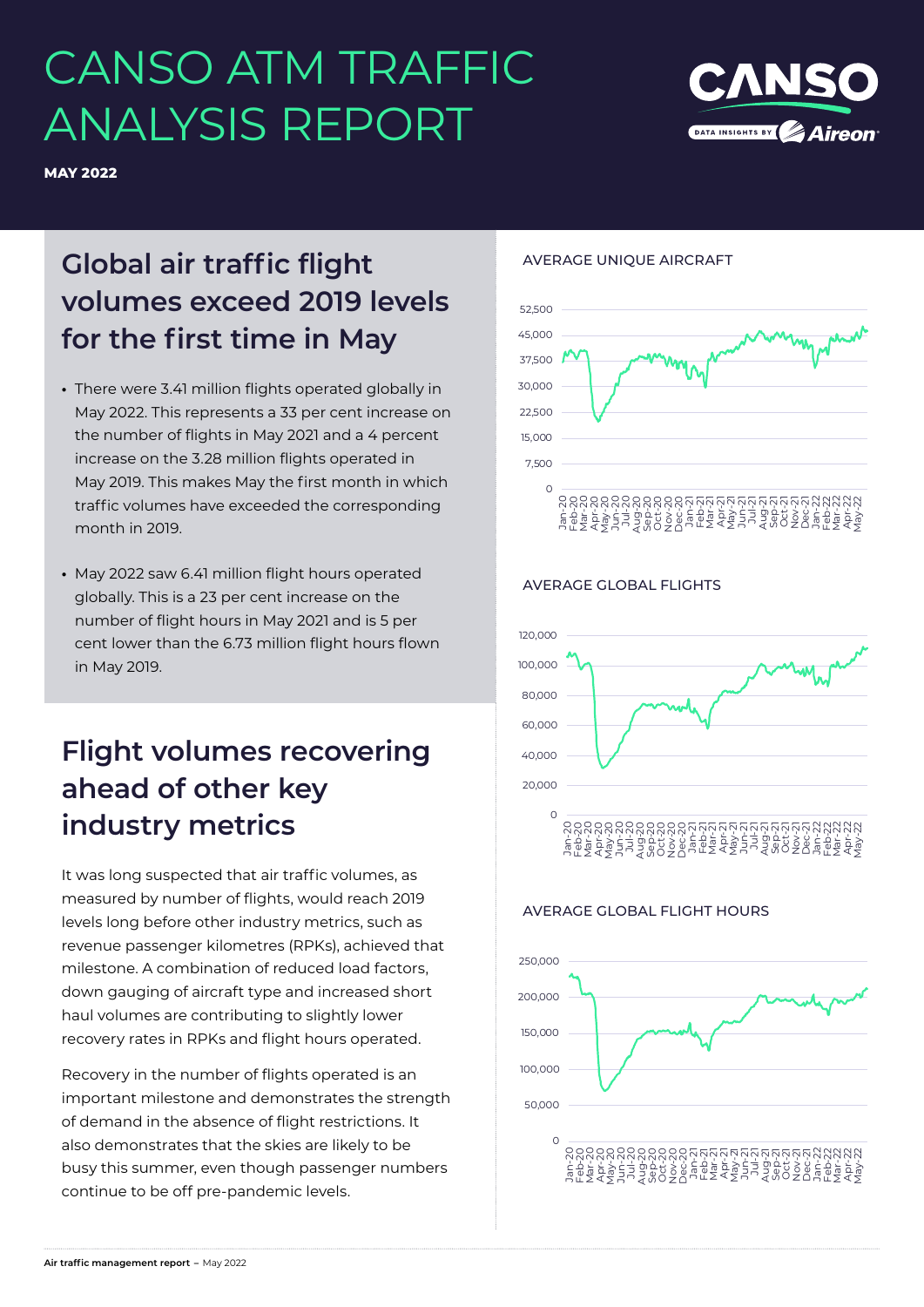### **Global daily flights variation**



The rolling 7-day average of global daily flight volumes showed a steady increase in May, ranging between 107,300 and 112,500 flights. May 18th represents a new recovery high with the 7-day average reaching 112,500 flights.



### **Daily Flight Hours**

Global flight hours are an important metric of ATM workload. The previous post pandemic high, which occurred on April 29 2022, was replaced on May 27th when 223,000 flight hours operated.

Daily flight hours in May 2022 ranged between 165,000 and 223,000 hours per day.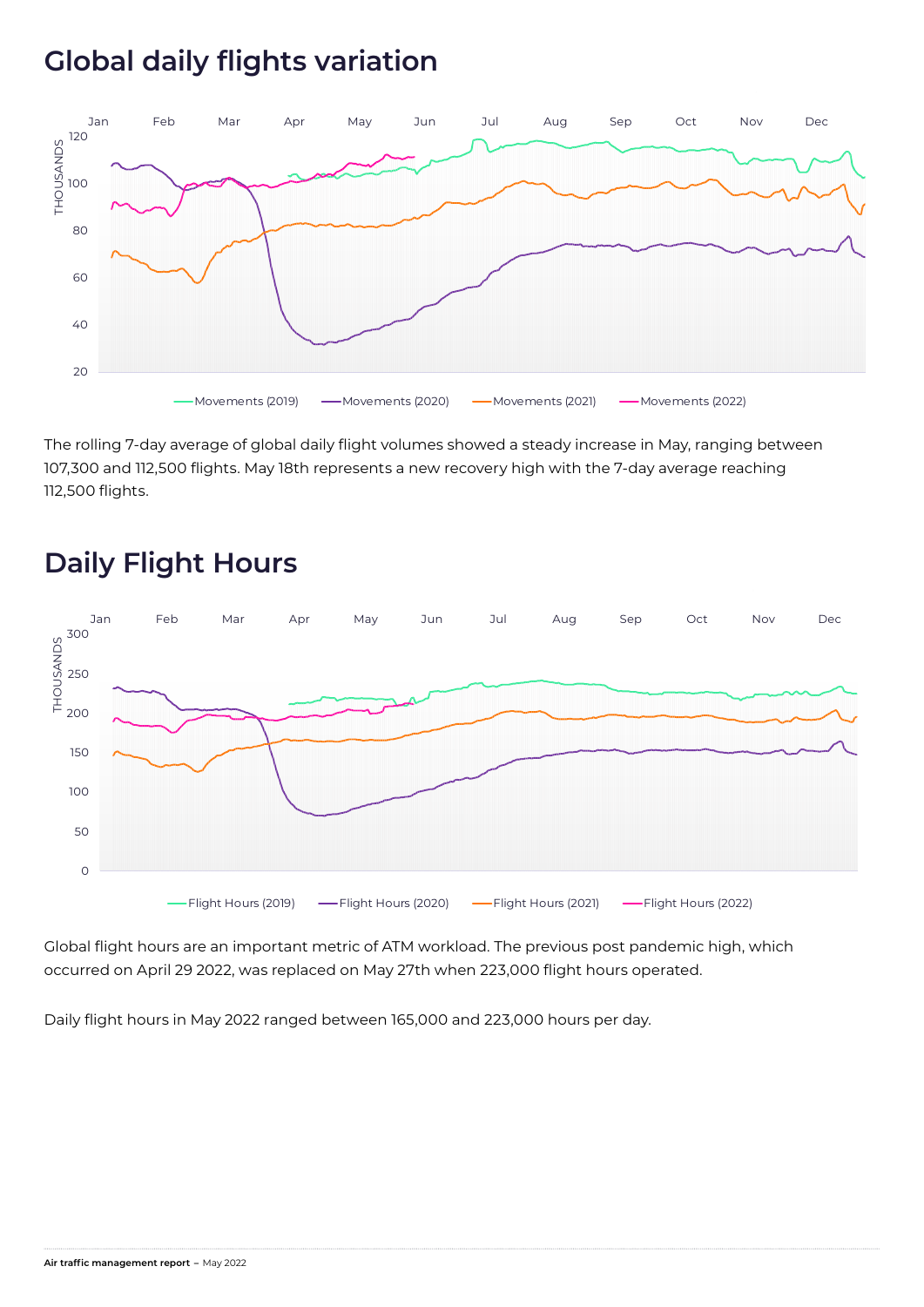### **Percent change in movements by region**



Air traffic in Asia showed little meaningful recovery in May, with traffic volumes remaining at minus 38 per cent of pre-pandemic values. Air traffic in Europe, and North America remain strong, showing signs of a more normal seasonal peak, with the North Atlantic showing its fourth month of steady growth. Africa continues to show good recovery in flight numbers, even as overall flight hours continue to lag, while the opposite issue seems to be playing out in the Middle East where recovery in flight hours is outpacing flight numbers.

### **Tracking the recovery: Flights and flight hours by region**

|                    | Dates                      | Average daily<br>flight hours | Percent change | Average daily<br>movements | Percent change |
|--------------------|----------------------------|-------------------------------|----------------|----------------------------|----------------|
| <b>Middle East</b> | 01 Jan 2020<br>22 Mar 2022 | 7,400<br>8,000                | $+8%$          | 6,100<br>5,100             | $-16%$         |
| North America      | 01 Jan 2020<br>22 Mar 2022 | 67,400<br>78,400              | $+16%$         | 38,000<br>47,600           | $+25%$         |
| Europe             | 01 Jan 2020<br>22 Mar 2022 | 44,700<br>47,700              | $+7%$          | 24,900<br>31,000           | $+24%$         |
| South America      | 01 Jan 2020<br>22 Mar 2022 | 10,700<br>9,700               | $-9%$          | 5,800<br>5,800             | 0%             |
| Asia               | 01 Jan 2020<br>22 Mar 2022 | 74,900<br>49,800              | $-34%$         | 35,000<br>21,700           | $-38%$         |
| Caribbean          | 01 Jan 2020<br>22 Mar 2022 | 9,100<br>8,000                | $-12%$         | 6,400<br>5,500             | $-14%$         |
| Africa             | 01 Jan 2020<br>22 Mar 2022 | 4,200<br>3,900                | $-7%$          | 1,800<br>1,900             | $+6%$          |
| North Atlantic     | 01 Jan 2020<br>22 Mar 2022 | 6,800<br>7,100                | $+4%$          | 2,300<br>2,500             | $+9%$          |